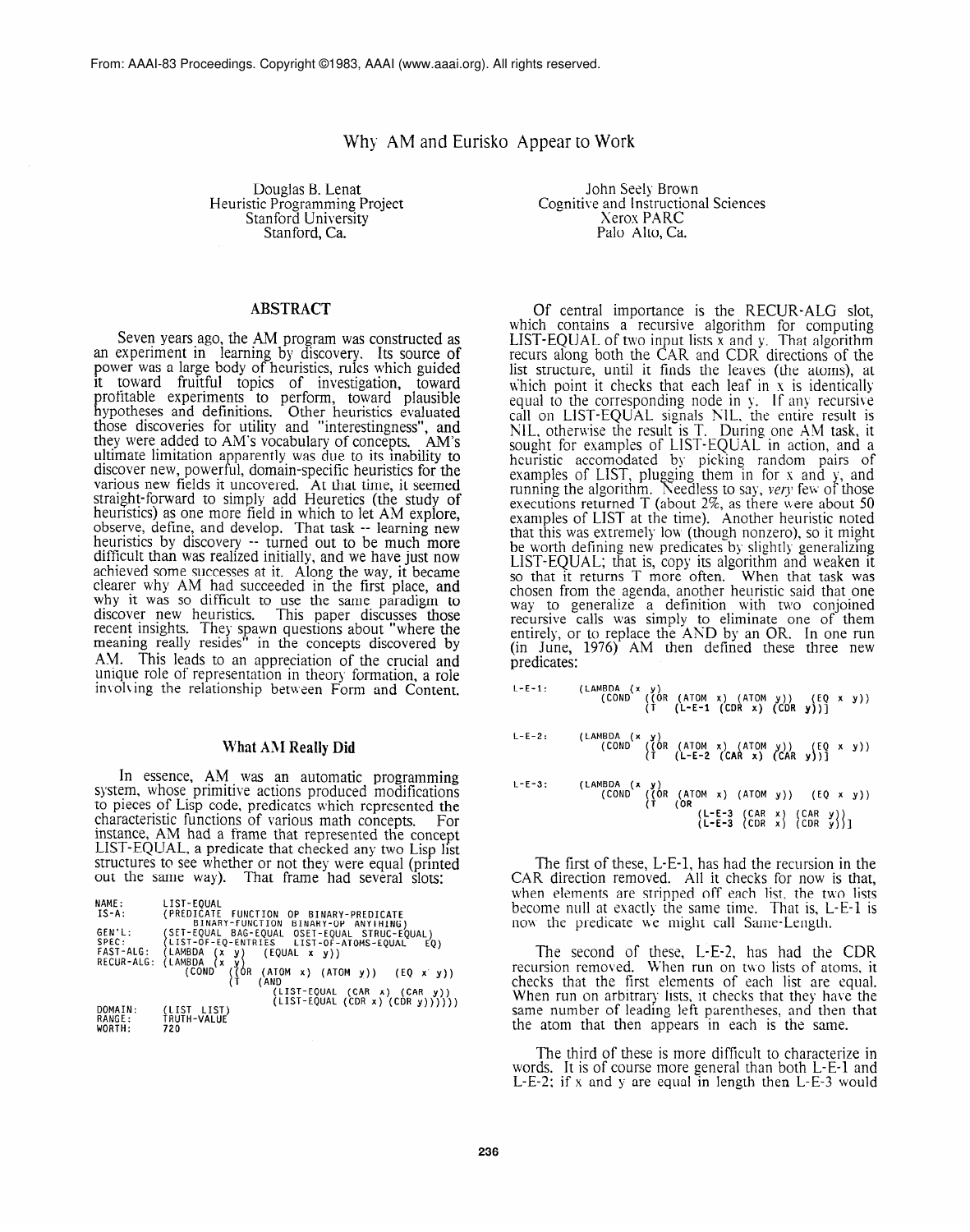return T, as it would if they had the same first element, etc. This disjunction propogates to all levels of the list structure. so that L-E-3 would return true for  $x = (A (B C D) E F)$  and  $y = (Q (B))$  or even  $y = (Q$ (W  $\hat{X}$  Y)). Perhaps this predicate is most concisely described by its Lisp definition.

A few points are important to make from this example. First, note that AM does not make changes at random, it is driven by empirical findings (such as the rarity of LIST-EQUAL returning T) to suggest specific directions in which to change particular concepts (such as deciding to generalize LIST-EQUAL). However, once having reached this eminently reasonable goal, it then reverts to a more or less syntactic mutation process to achieve it. (Changing  $AND$  to OR, eliminating a conjunct from an AND, etc.) See [Green *et al.*, 74] for **the all conditional activation** to making our background on this style of code synthesis and modification.

Second, note that all three derived predicates are at least *a priori* plausible and interesting and valuable. They are not trivial (such as always returning T, or always returning what  $LISI-EQUAL$  returns), and even the strangest of them (L-E-3) is genuinely worth exploring for a minute.

Third, note that one of the three (L-E-2) is familiar and useful (same leading element), and another one  $(L$ E-l) is familiar and of the utmost significance (same length). AM quickly derived from L-E-l a function we would call LENGTH and a set of canonical lists of each possible length ( ( ), (1), (1–1), (1–1–1), (1–1–1–1), etc.; i.e., a set isomorphic to the natural numbers). By restricting list operations (such as APPEND) to these canonical lists, AM derived the common arithmetic functions (in this case, addition), and soon began exploring elementary number theory. So these simple mutations sometimes led to dramatic discoveries.

This simple-minded scheme worked almost embarassingly well. Why was that? Originally, we attributed it to the power of heuristic search (in defining specific goals such as "generalize LIST-EQUAL") and to the density of worthwhile math concepts. Recently, we have come to see that it is, in part, the density of worthwhile math concepts *as represented in Lisp* that is the crucial factor.

#### The Significance of AN's Representation of Math Concepts

It was only because of the intimate relationship between Lisp and Mathematics that the mutation operators (loop unwinding, recursion elimination, composition, argument elimination. function substitution, etc.) turned out to yield a high "hit rate" of viable, useful new math concepts when applied to previously-known, useful math concepts-- concepts represented as Lisp functions. But no such deep relationship existed between Lisp and Heuretics, and when the basic automatic programming (mutations) operators N ere applied to viable, useful heuristics, they almost always produced useless (often worse than useless) new heuristic rules.

To rephrase that: a math concept C was represented in AM by its characteristic function, which in turn was represented as a piece of Lisp code stored on the Algorithms slot of the frame labelled "C". This would typically take about 4-S lines to write down, of which only 1-3 lines were the "meat" of the function. Syntactic mutation of such tiny Lisp programs led to meaningful, related Lisp programs, which in turn were often the characteristic function for some meaningful, *related* math concept. But taking a two-page program (as many of the AV heuristics were coded) and makmg a small syntactic mutation is doomed to almost always giving garbage as the result. It's akin to causing a point mutation in an organism's DNA (by bombarding it with radiation, say): in the case of a very simple microorganism, there is a reasonable chance of producing a viable, altered mutant. In the case of a higher animal, however, such point mutations are almost universally deleterious.

We pay careful attention to making our representations fine-grained enough to capture all the nuances of the concepts they stand for (at least, all the properties we can think of), but we rarely worry about making those representations *too* flexible, too fmegrained. But that is a real problem: such a "too-fine-<br>grained" representation creates syntactic distinctions that grained" representation creates syntactic distinctions that don't reflect semantic distinctions -- distinctions that are meaningful in the domain. For instance, in couing a piece of knowledge for MYCIN, in which an iteration was to be performed, it was once necessary to use several rules to achieve the desired effect. The physicians (both the experts and the end-users) could not make head or tail of such rules individually, since the doctors didn't break their knowledge down below the level at which iteration was a primitive. As another example, in representing a VLSI design heuristic H as a two-page Lisp program, enormous structure and detail were *added* -- details that are meaningless as far as capturing its meaning as a piece of VLSI knowledge (e.g., lots of named local variables being bound and updated; many operations which were conceptually an indivisible primitive part of H were coded as several lines of Lisp which contained dozens of distinguishable (and hence mutable) function calls; etc.) Those details were mutable) function calls, etc.) The meaningful (and necessary) to H's *implementation* on a meaningful (and necessary) to H's *implementation* on a particular architecture. Of course, ne can never directly mutate the *meaning* of a concept, we can only mutate the structural *form* of that concept as embedded in some representation scheme. Thus, there is never any guarantee that we aren't just mutating some "implementation detail" that is a consequence of the representation, rather than some genuine part of the concept's intensionality.

But there are even more serious representations issues. In terms of the syntax of a given language, it is straightforward to define a collection of mutators that produce minimal generalizations of a given Lisp function by systematic modifications to its implementation structure (e.g., removing a conjunct, replacing AXD by OR, finding a NOT and specializing its argument, etc.) Structural generalizations produced in this way can be guaranteed to generalize the extension of function, and guaranteed to generalize the extension of function, and that necessarih. produces a generalization of its *intension,*  its meaning. -i'herein lies the lure of the AM and Eurisko paradigm. We now understand that that fure conceals a dangerous barb: *minimal* generalizations defined over a function's structural encoding need not bear much relationship to *minimal* intensional generalizations, especially if these functions are computational objects as opposed to mathematical entities.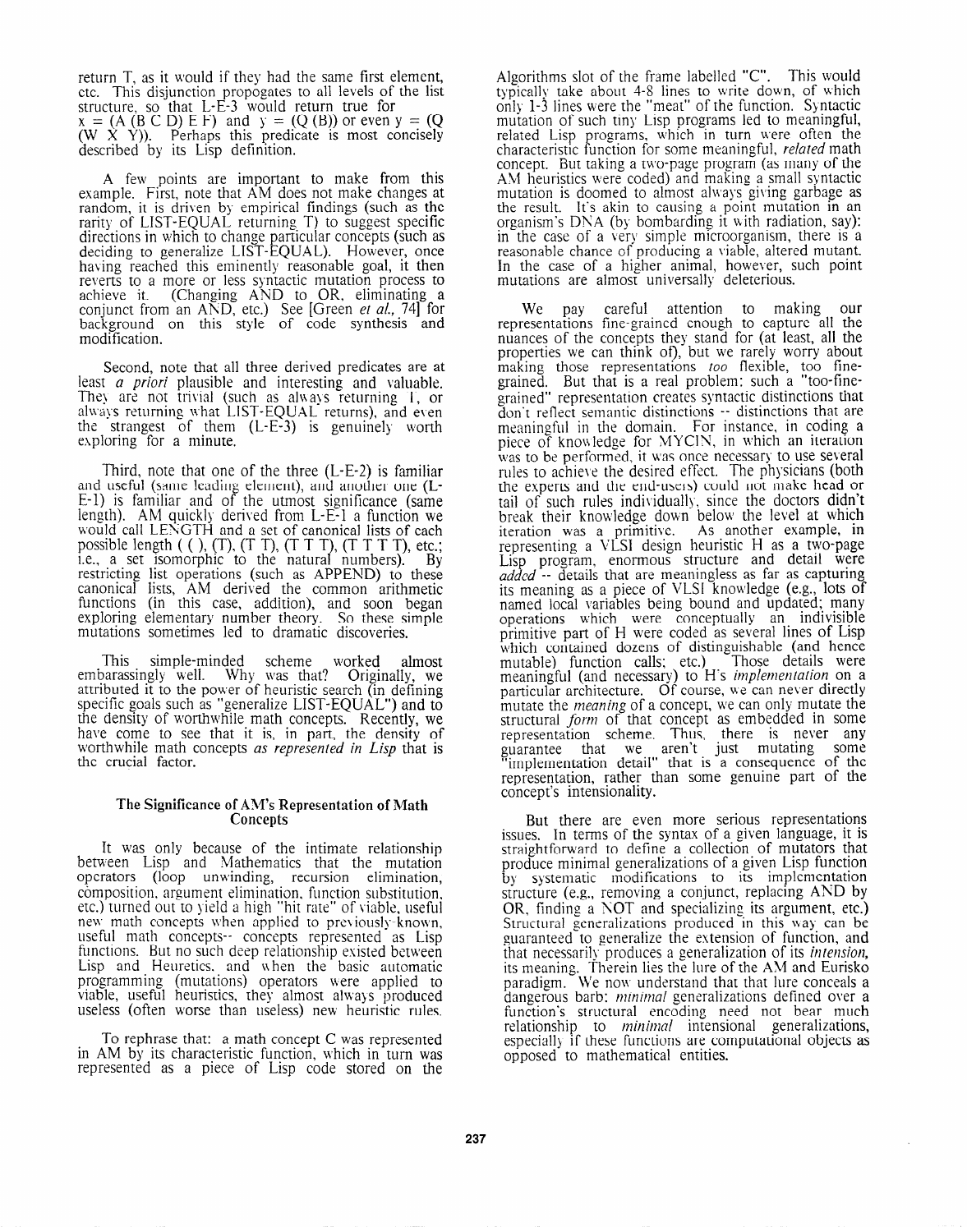#### Better Representations

Since 1976, one of us has attempted to get EURISKO (the descendant of AM; see [Lenat 82,83a,b]) to learn new heuristics the same way it learns new math concepts. For five years, that effort achieved mediocre results. Gradually, the way we represented heuristics changed, from two opaque lumps of Lisp code (a onepage long IF part and a one-page long THEN part) into a new language in which the statement of heuristics is more natural: it appears more spread out (dozens of slots replacing the IF and THEN), but the length of the values in each IF and THEN is quite small, and the total size of all those values put together is still much smaller (often an order of magnitude) than the original two-page lumps were.

It is not merely the shortening of the code that is important here, but rather the fact that this new vocabulary of slots provides a *functional decomposition* of the original two-page program. A single mutation in the new representation now "macro expands" into many *coordinnted* small mutations at the Lisp code level: conversely. most *\:leaningless* small changes at the Lisp level can't e\'en be expressed in terms of changes to the higher-order language. This is akin to the way biological evolution makes use of the *gene* as a meaningful functional unit, and gets great milage from rearranging and copy-and-edit'ing it.

A heuristic in EURISKO is now -- like a math concept always was in AM -- a collection of about twenty or more slots, each filled with a line or two worth of code (or often just an atom or two). By employing this new language, the old property that A-M satisfied *fortuitously*  is once again satisfied: the primitive syntactic mutation operators usually now produce meaningful semantic variants of what they operate on. Partly by design and partly by evolution, a language has been constructed in which heuristics are represented naturally, just as Church and McCarthy made the lambda calculus and Lisp a language in which math characteristic functions could be represented naturally. Just as the Lisps-SMath match helped AM to work, to discover math concepts, the new match helps Eurisko to discover heuristics.

In getting Eurisko to work in domains other than mathematics, we have also been forced to develop a rich set of slots for each domain (so that any one value for a set of slots for each domain (so that any one value for a slot of a concept will be small) and provide a frame that contains information about that slot (so it can be used meaningfully by the program). This combination of small size, meaningful functional decomposition, plus explicitly stored information about each type of slot, enables the AM-Eurisko scheme to function adequately. It has already done so for domains such as the design of three dimensional vlast chips, the design of fleets for a futuristic nai al wargame, and for lnterhsp programming.

We believe that such a natural representation should be sought by anyone building an expert system for domain X: if what is oeing outlit is intended to *form new* Generalizations slot), then by the s *theories* about X, then it is a necessity, not a luxury. That is, it is necessary to find a way of representing  $X$ 's concepts as a structure whose pieces are each relatively concepts as a structure whose pieces are each relatively small and unstructured. In many cases, all existing representation will suffice, but if the "leaves" are large,  $\frac{1}{2}$  methods will not suffice to transform and combine them into new, meaningful "leaves". This is the

primary retrospective lesson we have gleaned from our study of AM. We have applied it to getting Eurisko to discover heuristics. and are beginning to get Eurisko to discover such new languages, to automatically modify its vocabulary of slots. To date. there are three cases in which Eurisko has successfully and fruitfully split a slot into more specialized subslots. One of those cases was in the domain of designing three dimensional VLSI circuits, where the Terminals slot was automatically split into InputTerminals, OutputTerminals, and SetsOfWhich-ExactlyOneElementMustBeAnOutputTerminal.

The central argument here is the following:  $(1)$  Theories" deal with the meaning, the content of a body of concepts, whereas "theory formation" is of necessity limited to working on form, on the structures that represent those concepts in some scheme.

(2) This makes the mapping between form and content quite important to the success of a theory formation effort (be it by humans or machines).

(3) Thus it's important to find a representation in which the form solution to mapping is as natural (i.e., efficient) as possible, a representation that mimics (analogically) the conceptual underpinnings of the task domain bein theorized about. This is akin to Brian Smith's recognition of the desire to achieve a categorical alignment between the syntax and semantics of a computational language.

 $(4)$  Exploring "theory formation" therefore frames  $-$  and forces us to study -- the mapping between form and content.

(5) This is especially true for those of us in AI who wish to build theory formation programs, because that mapping is vital to the ultimate successful performance of our programs.

## Where does the meaning reside?

We speak of our programs *knowing* something, e.g. AM's *knowing about* the List-Equal concept. But in what sense does AM know it? Although this question may seem a bit adolescent, we believe that in the realm of theory formation (and learning systems), answers to this question are crucial, for otherwise what does it mean to say that the system has "discovered" a new concept? In fact, many of the controversies over AM stem from confusions about this one issue -- admittedly, confusion in our own understanding of this issue as well as others'.

and somewhat redundantly represented in two In  $AM$  and Eurisko, a concept  $C$  is simultaneously fundamentally different ways. The first way is via its characteristic function (as stored on the Algorithms and Domain/Range slots of the frame for C). This provides a meani?g *relative to the WOJ it is interpreted,* but since there 1s a single unchanging EVAL, this provides a unique interpretation of C. The second way a concept is specified is more declaratively, via slots that contains *corzstraiuts* on the meaning: Generalizations, Examples, **ISA.** FOI INSTANCE, if we specify that D is a  $G$ eneralization of C (i.e.,  $D$  is an entry on CS Generalizations slot). then by the semantics of Generalizations" all entries on C's Examples slot ought to cause  $D$ 's Algorithm to return  $T$ . Such constrain squeeze the set of possible meanings of C but rarely to a single point. That is. multiple interpretations based just on these underdetermined constraints are still possible.<br>Notice that each scheme has its own unique advantage. Sotice that each scheme has its ow'n unique advantage. The characteristic function provides a complete and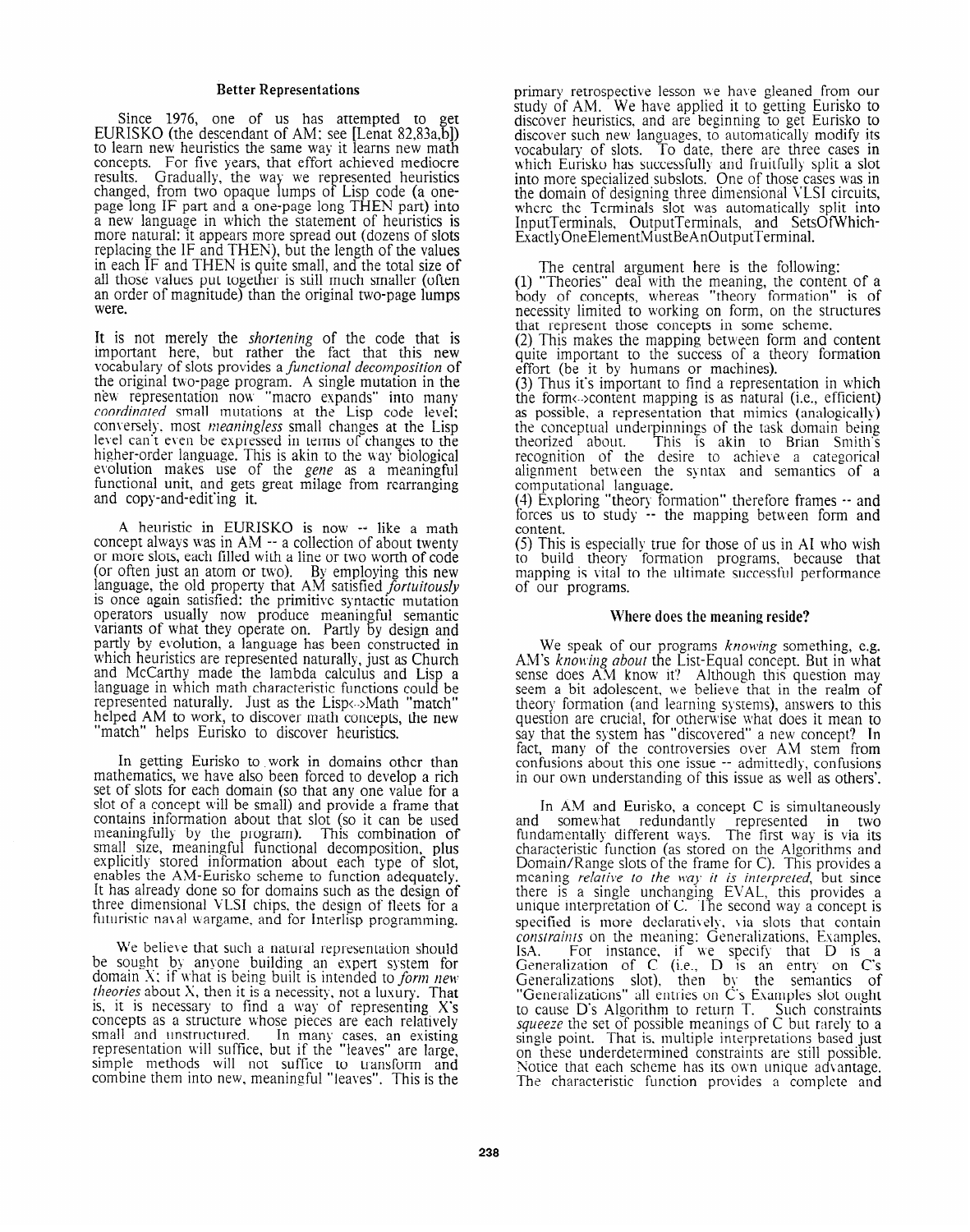succinct characterization that can both be executed **AM** (and any AI program efficiently and *operated on*. The descriptive information watching it we place a partic *about* the concept, although not providing a "characterization" instead provides the grist to guide control of the mutators, as well as jogging the imagination of human users of the program by forcing *them* to do the disambiguation themselves! Both of these uses capitalize on the ambiguities. We will return to this point in a moment but first let us consider how meaning resides in the characteristic function of a concept.

It is beyond the scope of this paper to detail how meaning *per se* resides in a procedural encoding of a characteristic function. But two comments are in order. First, it *is* obvious that the meaning of a characteristic function is always relative to the interpreter (theory) for the given language in which the function is. In this case, the interpreter can be succintly specified by the EVAL of the given Lisp system.

But the meaning also resides, in part, in the "meaning" of the data structures (i.e. what they are meant to denote in the "world") that act as arguments to that algorithm. For example. the math concept List-Equal takes as its arguments two lists. That concept is represented by a Lisp predicate, which takes as its two arguments two structures that both are lists and (trivially) represent lists. That predicate (the LAMBDA expression niven earlier for List-Equal) *assumes* that its arguments will never need "dots" to represent them (i.e., that at all levels the CDR of any subexpression is either NIL or levels the CDR of any subexpression is either NIL or nonatomic), it *assumes* that there is no circular list structure in the arguments, etc. This representation, too, proved well-suited for leading quickly to a definition of proved well-suited for leading quickly to a definition of natural numbers (just by doing a substitution of T for an\.thing in a Lisp list), and *that* unary representation was critical to AM's discovering aritmetic and elementary number theory. If somehow a place-value scheme for representing numbers had developed, then the simple route AM followed to discover arithmetic (simply applying Set-theoretic functions to "numbers" and seeing<br>what happened) would not have worked at all. It's fine what happened) would not have worked at all. It's fine to ask what happens when you apply BagUnion to three to ask what happens when you apply baguinon to three<br>and two so long as they're represented as (T T T) and (T and two, so long as they're represented as  $(TT)$  and  $(TT)$  in our  $T_j$ , the result is (T T T T T), i.e. the number five in our (or to any two Lisp atoms) and you'd get NIL, which is no help at all. Using bags of T's for numbers is tapping but the less likely they will be to come up (via being no help at all. Using bags of T's for numbers is tapping<br>into the came course of nower as Gelernter [1963] did' namely, the power of having an *analogic* representation, did; one in which there is a closeness between the data structures employed and the abstract concept it structures employed and the abstract concept it represents -- again, an issue of the relationship between<br>form and function form and function.

Thus, to some extent, even when discussing the meaning of a concept as portrayed in its characteristic function, there is some aspect of that meaning that we must attribute to it, namely that aspect that has to do with how we wish to interpret the data structures it operates on. That is, although the system in principle operates on. That is, although the system in principle contains a complete characterization of what the operators of the language mean (the system has representation that is, in principle, modifiable by the system itself) the system nevertheless contains no theory as to what the data structures denote. Rather, we (the as to what the *data structures* denote. Rather, ,ve (the human observers) attribute meaning to those structures.

AM (and any AI program) is merely a model, and by watching it we place a particular interpretation on that model, though many alternatives may exist. The representation of a concept by a Lisp encoding of its characteristic function may very well admit only one interpretation (given a fixed EVAL, a fixed set of data structures for arguments, etc.) But most human observers looked *not* at that function but rather at the *underconstrained* declarative information stored on slots names like Domain/Range, HowCreated, Generalizations, IsA, Examples, and so on. We find it provocative that the most useful *heuristics* in Eurisko - the ones which provide the best control guidance -- have triggering conditions which are also based only on these *same underconstraining slots.* 

Going over the history of AM, we realize that in a more fundamental way we -- the human observers -- play another crucial role in attributing "meaning" to a discovery in AM. How is that? As is clear from the fact that Eurisko has often *sparked* insights and discoveries, the clearest sense of meaning may be said to reside in the way its output jogs our (or other observers') memory, the way it forces us to attribute some meaning to what it claims is a discovery. Two examples, drawn from Donald Knuth's experiences in looking o\er traces of AIM's behavior, will illustrate the two kinds of "filling in" that is done by human beings:

 $(i)$  See AM's definition of highly composite numbers, plus its claim that they. are interesting, and (for a very different reason than the program) notice that they *are* interesting;

(ii) See a definition of partitioning sets (an operation that was never judged to be interesting by AM after it defined and studied it), recognize that it is the definition of a familiar, worthwhile concept, and credit the program with rediscovering it.

While most of A-M's discoveries *were* judged interesting or not interesting in accord with human judgements, and for similar reasons, errors of these two types did occur occasionally, and indeed errors of the types did occur occasionally, and indeed errors of the first type have proven to be a major source of synergy in using Eurisko. To put this cynically, the more a working scientist bears his control knowledge (audit trail) to his colleagues and students, the more accurately they can interpret the meaning of his statements and discoveries, but the less *likely* they will be to come up (via being forced to work to find an interpretation) with different and perhaps more interesting, interpretations.

#### Conclusion

We have taken a retrospective look at the kind of activity AM carried out. Although we generally described it as "exploring in the space of math concepts" "syntactically mutating small Lisp programs". Rather than disdaining it for that reason, we saw that that was its salvation, its chief source of power, the reason it had such a high hit rate; AM was exploiting the natural tie a high hit rate: AM was exploiting the natural tie between Lisp and mathematics.

We have seen the dependence of AM's performance upon its representation of math concepts' characterisitic functions in Lisp, and in turn *their* dependence upon the Lisp representation of their arguments, and in both cases Eisp representation of their arguments, and in both cases *their* dependence **upon** the semantics of Lisp, and in *all*